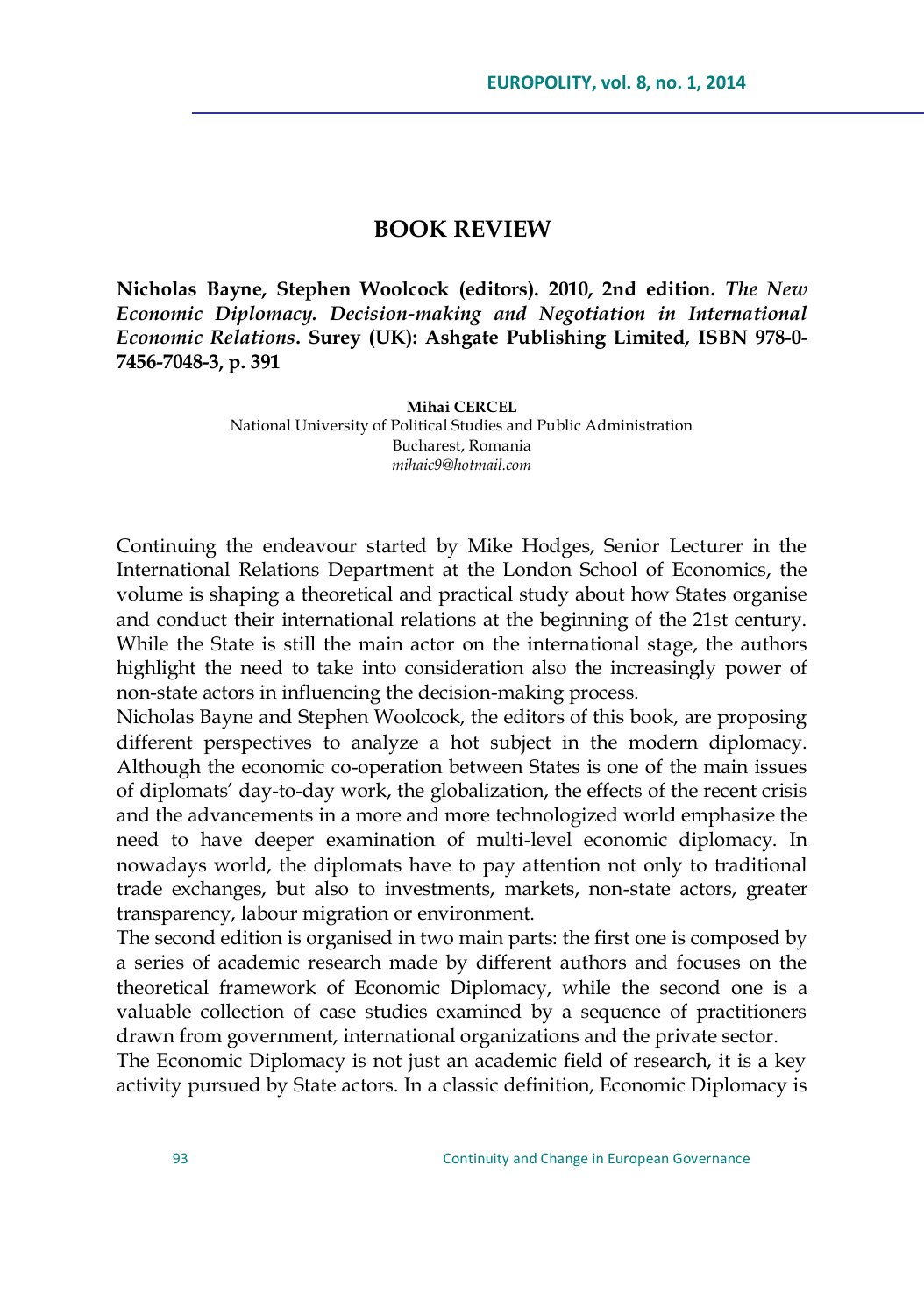mainly concerned with what governments do. In this view, although it is not restricted to the Ministry of Foreign Affairs, somehow it is limited to governmental institutions. During the Cold War, the Economic Diplomacy was dominated mainly by trade diplomacy, where officials from different States cooperate within bilateral or multilateral talks in order to stimulate the exchange of goods at global level.

The New Economic Diplomacy is a new paradigm for modern diplomats. In the twenty-first century, the focus moved from nation States to a more balanced power relationship. The approach of Bayne and Woolcock is to enlarge the meaning of the concept by integrating the action of non-State actors. The great variety of the latest and their power of influencing government policies request to analyse not only how governments make use of these organizations but to integrate them into the decision making process. The New Economic Diplomacy is the framework based on three tensions: between Economics and Politics, between domestic and international pressures, and between Government and other forces. In fact, the New Economic Diplomacy is the response to the challenges raised by globalisation, domestic decision-making and increased co-operation between all actors involved. The Economic Diplomacy seems set to continue to grow in importance and has become more complex. The new strategies that involve ministers, non-State actors, a greater transparency and an increased usage of international institutions have all been modified in the recent years. The summit diplomacy is more and more the main instrument for debating key economic issues, but without becoming more effective. The voluntary cooperation between States is observed more frequently than rule making process. The transparency and the involvement of non-State actors give to the whole framework more legitimacy and acceptance by the citizens.

The relevance of the book is enhanced by various theoretical approaches that can be used in the study of Economic Diplomacy, such as systemic theories, domestic theories, models of negotiations and two-level game. In order to illustrate how it can be applied, the theoretical framework refers to concrete cases, such as Doha Developments Agenda negotiations or Cancun WTO Ministerial meeting.

A new concept is introduced by Stephen Woolcock: the multi-level diplomacy. Within domestic decision-making, there is a hierarchy of actors involved (government and non-government, national or local authorities) that interact